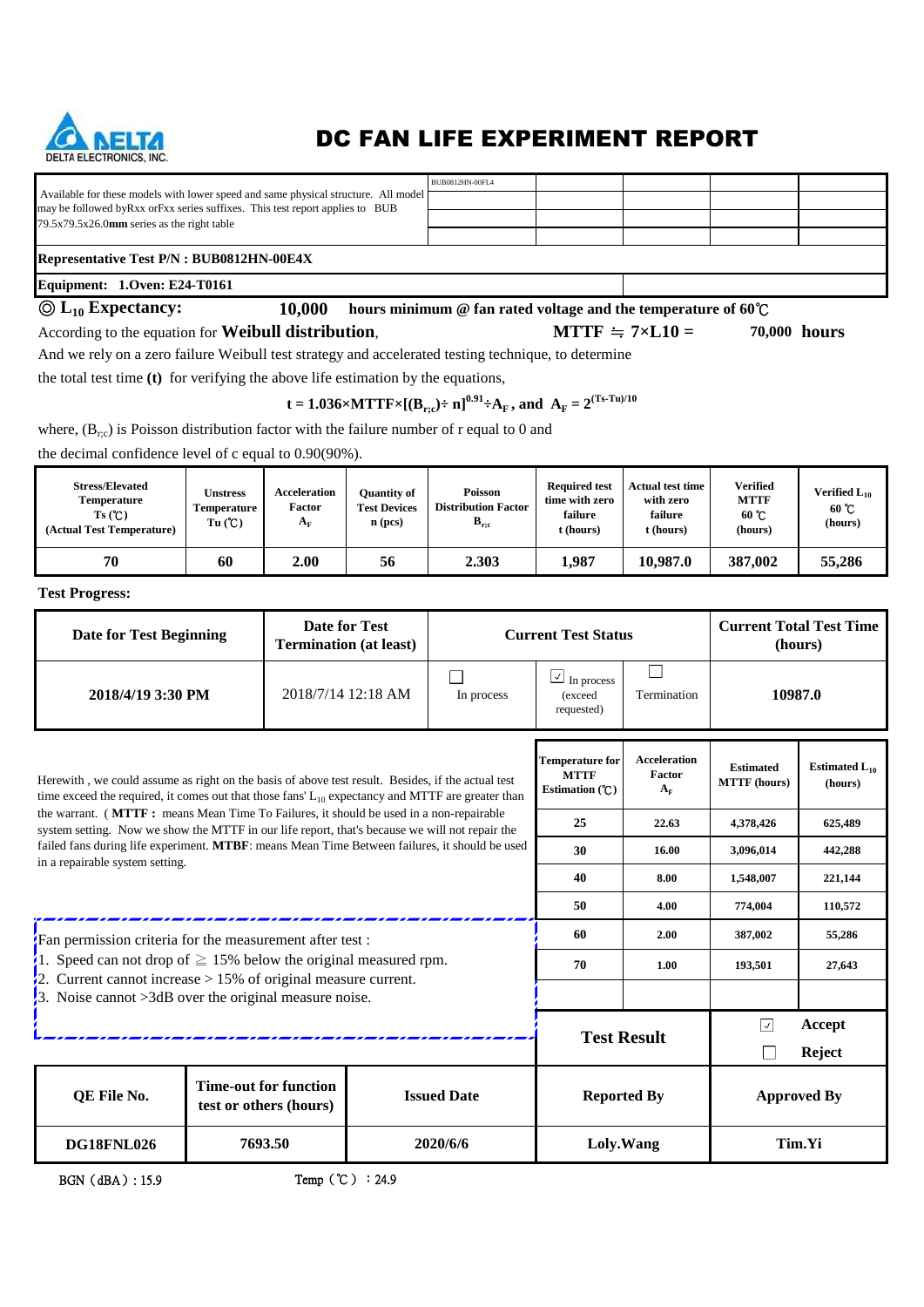

# DC FAN FUNCTION TEST RECORD FOR LIFE EXPERIMENT

|                            |                              |                                                | Available for these models with lower speed and same physical structure. All   |                     | BUB0812HN-00FL4                                      |                    |                         |                                                   |             |
|----------------------------|------------------------------|------------------------------------------------|--------------------------------------------------------------------------------|---------------------|------------------------------------------------------|--------------------|-------------------------|---------------------------------------------------|-------------|
|                            |                              |                                                | model may be followed byRxx orFxx series suffixes. This test report applies to |                     |                                                      |                    |                         |                                                   |             |
|                            |                              | BUB 79.5x79.5x26.0mm series as the right table |                                                                                |                     |                                                      |                    |                         |                                                   |             |
|                            |                              |                                                |                                                                                |                     |                                                      |                    |                         |                                                   |             |
|                            | <b>Required Test</b>         |                                                |                                                                                |                     | <b>Date for Test</b>                                 | <b>Sample</b>      | <b>Failure</b>          | <b>Current Total Test</b>                         |             |
| Time (hrs)                 |                              | <b>Date for Test Beginning</b>                 |                                                                                |                     | <b>Termination</b>                                   | Size (pcs):        | (pcs):                  |                                                   |             |
|                            |                              |                                                |                                                                                |                     |                                                      | Time (hrs)         |                         |                                                   |             |
| 2018/4/19 3:30 PM<br>1,987 |                              |                                                |                                                                                | 2018/7/14 12:18 AM  | 56                                                   | $\theta$           | 10987.0                 |                                                   |             |
|                            |                              |                                                |                                                                                |                     |                                                      |                    |                         | $ \hspace{.06cm}\backslash \hspace{.06cm} $<br>In |             |
|                            |                              |                                                | Representative Test P/N : BUB0812HN-00E4X                                      |                     | <b>Current Test Status</b>                           |                    | In process              | process                                           | Termination |
|                            |                              |                                                |                                                                                |                     |                                                      |                    |                         | (exceed                                           |             |
|                            |                              |                                                |                                                                                |                     |                                                      |                    |                         | requested)                                        |             |
|                            |                              | Equipment: 1.Oven: E24-T0161                   |                                                                                |                     |                                                      |                    |                         |                                                   |             |
|                            |                              |                                                |                                                                                |                     | <b>Test Data Between Initial Test and Final Test</b> |                    |                         |                                                   |             |
|                            | <b>Initial Test</b>          | <b>Final Test</b>                              |                                                                                | <b>Initial Test</b> | <b>Final Test</b>                                    |                    | <b>Initial Test</b>     | <b>Final Test</b>                                 |             |
| Sample                     | Current Spec.                | Current Spec.                                  | Deviation                                                                      | Speed Spec.         | Speed Spec.                                          | Deviation          | Noise Spec.             | Noise Spec.                                       | Deviation   |
| No.                        | (A)                          | (A)                                            | (%)                                                                            | (RPM)               | (RPM)                                                | (% )               | $(\, \mathrm{dB\;A}\,)$ | (dBA)                                             |             |
|                            | 0.8 Max.                     | 0.8 Max.                                       |                                                                                | 3780-4620           | 3780-4620                                            |                    | 47.5 Max                | 47.5 Max                                          | 3 dBMax.    |
|                            |                              | 0.47                                           | $-2.1$                                                                         |                     |                                                      | 0.7                | 43.3                    | 44.2                                              | 0.9         |
| -1<br>$\mathbf{2}$         | 0.48                         |                                                | $-2.1$                                                                         | 4333                | 4363                                                 | $-0.8$             | 44.1                    | 44.1                                              | 0.0         |
| 3                          | 0.49<br>0.48                 | 0.48<br>0.47                                   | $-2.1$                                                                         | 4379<br>4376        | 4346<br>4353                                         | $-0.5$             | 43.7                    | 44.3                                              | 0.6         |
| $\overline{4}$             | 0.48                         | 0.48                                           | $-0.4$                                                                         | 4366                | 4324                                                 | $-1.0$             | 44.0                    | 44.4                                              | 0.4         |
| 5                          |                              | 0.48                                           | 0.6                                                                            |                     | 4389                                                 | 1.9                | 44.0                    | 44.2                                              | 0.2         |
| 6                          | 0.47<br>0.48                 | 0.49                                           | 0.6                                                                            | 4306<br>4351        | 4303                                                 | $-1.1$             | 44.2                    | 44.3                                              | 0.1         |
|                            |                              |                                                | $-1.2$                                                                         |                     |                                                      | 1.7                | 44.2                    | 44.1                                              | $-0.1$      |
| 7                          | 0.48                         | 0.48                                           | $-0.4$                                                                         | 4323                | 4397                                                 | 0.7                | 44.1                    | 44.6                                              | 0.5         |
| 8                          | 0.48                         | 0.48                                           | 1.7                                                                            | 4339                | 4370                                                 | 1.7                | 43.8                    | 44.2                                              | 0.4         |
| 9                          | 0.47                         | 0.48                                           | $-1.5$                                                                         | 4303                | 4374                                                 | 1.2                | 43.7                    | 44.1                                              | 0.4         |
| 10                         | 0.48                         | 0.48                                           | 2.3                                                                            | 4327                | 4379                                                 | 2.2                | 43.4                    | 44.3                                              | 0.9         |
| 11                         | 0.47                         | 0.48                                           | 2.3                                                                            | 4278                | 4373                                                 | 1.6                | 44.0                    | 44.2                                              | 0.2         |
| 12                         | 0.47                         | 0.48                                           | $-0.2$                                                                         | 4306                | 4375                                                 |                    | 44.1                    |                                                   | 0.4         |
| 13                         | 0.48                         | 0.48                                           | 0.8                                                                            | 4330                | 4417                                                 | 2.0<br>0.9         | 43.9                    | 44.5<br>44.1                                      | 0.2         |
| 14                         | 0.48                         | 0.48                                           | $-1.7$                                                                         | 4340                | 4381                                                 |                    |                         |                                                   | 0.3         |
| 15                         | 0.48                         | 0.47                                           | 0.8                                                                            | 4309                | 4364                                                 | 1.3<br>1.3         | 44.0<br>44.2            | 44.3<br>44.5                                      | 0.3         |
| 16                         | 0.48                         | 0.48                                           | $-0.8$                                                                         | 4343                | 4398                                                 | 1.6                | 44.4                    | 44.7                                              | 0.3         |
| 17                         | 0.48                         | 0.47                                           |                                                                                | 4317                | 4385                                                 |                    | 43.9                    |                                                   |             |
| 18                         | 0.47                         | 0.48                                           | 0.6<br>$-2.3$                                                                  | 4324                | 4354                                                 | 0.7<br>0.7         | 44.2                    | 44.5<br>44.3                                      | 0.6<br>0.1  |
| 19                         | 0.49                         | 0.47                                           |                                                                                | 4304                | 4336                                                 |                    |                         |                                                   |             |
| 20                         | 0.48                         | 0.47                                           | $-1.1$                                                                         | 4334                | 4329                                                 | $-0.1$             | 43.8                    | 44.2                                              | 0.4         |
| 21                         | 0.49                         | 0.48                                           | $-1.4$                                                                         | 4349                | 4274                                                 | $-1.7$             | 44.1                    | 44.2                                              | 0.1         |
| $22\,$                     | 0.48                         | 0.47                                           | $-1.3$                                                                         | 4372                | 4410                                                 | 0.9                | 44.3                    | 44.2                                              | $-0.1$      |
| 23                         | 0.51                         | 0.47                                           | $-7.4$                                                                         | 4432                | 4362                                                 | $-1.6$             | 44.3                    | 44.4                                              | 0.1         |
| 24                         | 0.48                         | 0.49                                           | 1.4                                                                            | 4320                | 4405                                                 | 2.0                | 44.1                    | 44.3                                              | 0.2         |
| 25                         | 0.49                         | 0.48                                           | $-1.8$                                                                         | 4348                | 4312                                                 | $-0.8$             | 44.0                    | 44.5                                              | 0.5         |
| 26                         | 0.48                         | 0.48                                           | $-0.8$                                                                         | 4333                | 4399                                                 | 1.5                | 44.1                    | 43.7                                              | $-0.4$      |
| 27                         | 0.48                         | 0.48                                           | $-1.4$                                                                         | 4394                | 4379                                                 | $-0.3$             | 44.2                    | 43.8                                              | $-0.4$      |
| 28                         | 0.48                         | 0.47                                           | $-2.9$                                                                         | 4334                | 4341                                                 | 0.2                | 44.1                    | 43.7                                              | $-0.4$      |
| 29                         | 0.48                         | 0.47                                           | $-2.5$                                                                         | 4341                | 4341                                                 | 0.0                | 44.0                    | 44.4                                              | 0.4         |
| $30\,$                     | 0.49                         | 0.48                                           | $-1.2$                                                                         | 4351                | 4375                                                 | 0.6                | 43.9                    | 44.0                                              | 0.1         |
| 31                         | 0.48                         | 0.49                                           | 2.9                                                                            | 4357                | 4380                                                 | 0.5                | 44.2                    | 44.3                                              | 0.1         |
| 32                         | 0.48                         | 0.48                                           | 0.4                                                                            | 4337                | 4402                                                 | 1.5                | 44.1                    | 44.3                                              | 0.2         |
|                            | QE File No.                  |                                                | <b>Time-out for function test</b><br>or others (hours)                         |                     | <b>Issued Date</b>                                   | <b>Reported By</b> |                         | <b>Approved By</b>                                |             |
|                            | <b>DG18FNL026</b><br>7693.50 |                                                | 2020/6/6                                                                       |                     |                                                      | Loly.Wang          | Tim.Yi                  |                                                   |             |